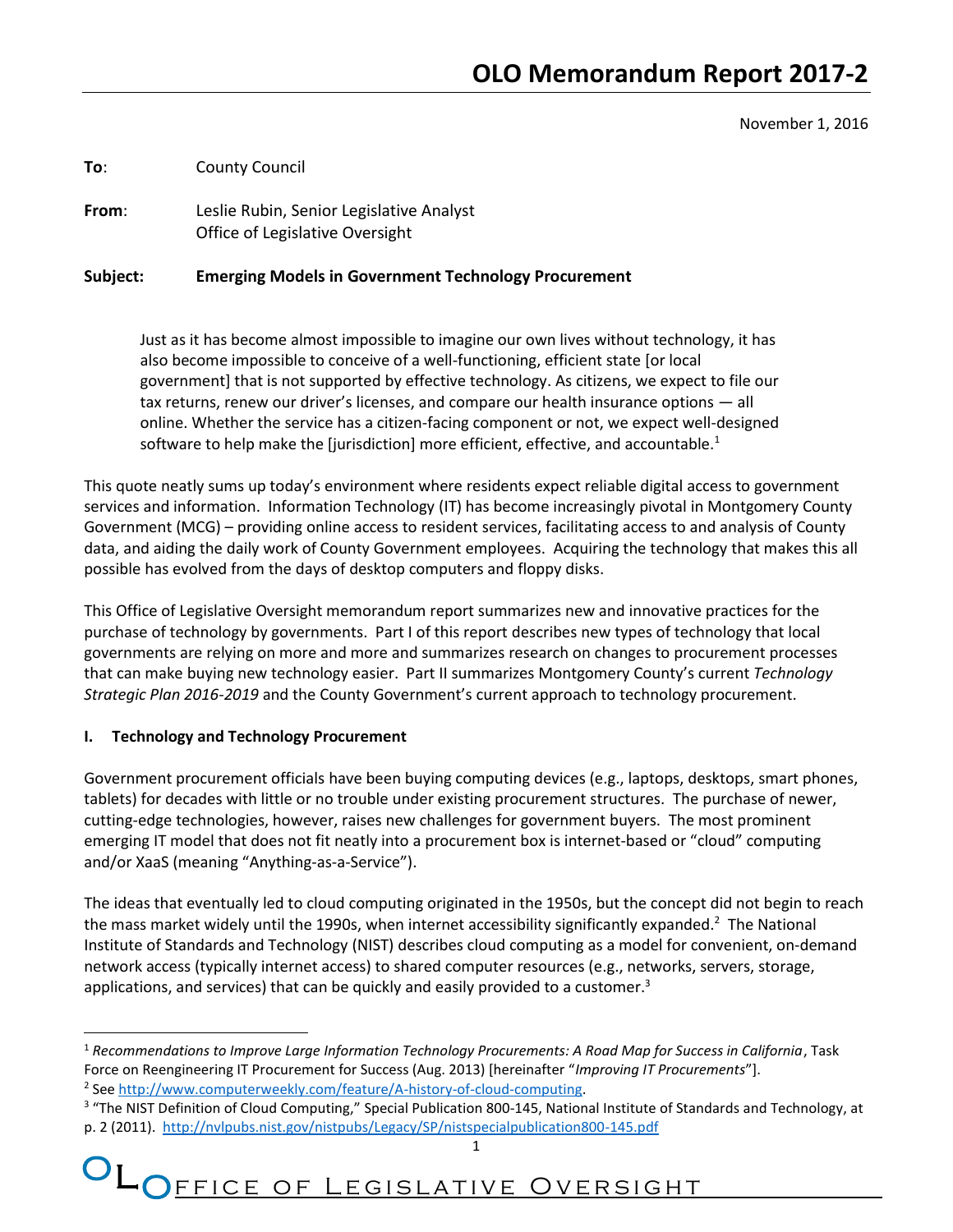Cloud computing is the backbone for XaaS, which refers to cloud-based services provided to users over the internet. Common models include:

- Software-as-a-Service (SaaS) providing software to users over the internet. Examples include Office 365, Socrata, Google, Facebook.
- Platform-as-a-Service (PaaS) a computing platform for the creation of web applications and software, delivered over the web. Examples include Google App Engine, Microsoft Azure Services.
- Infrastructure-as-a-Service (IaaS) a way of delivering cloud computing infrastructure such as servers, storage, and networks as an on-demand service. Examples include Amazon Web Services, Rackspace.

The graphic below shows how XaaS differs from traditional IT management. Where jurisdictions have typically owned and/or managed the components of their IT infrastructure, XaaS shifts some or all of the ownership and/or management to a vendor – shown with the differently-shaded boxes.



#### **Public Sector Management of XaaS Platforms**

**Technology Procurement**. Federal, state, and local governments regulate government purchasing to "ensure that purchasing procedures are standard and consistent, and conducted in a fair and impartial manner,"<sup>4</sup> that products or solutions are effective, and that a jurisdiction receives the best value for its money.<sup>5</sup> Recent reporting on government technology procurement, however, observes that most existing procurement laws and

 $\overline{a}$ 

<sup>4</sup> <https://www.sba.gov/contracting/contracting-officials/federal-acquisition-regulations-far>

<sup>5</sup> *United National Procurement Practitioner's Handbook*, UN Interagency Procurement Working Group at §1.3.2 (2006). <https://www.ungm.org/Areas/Public/pph/channels/PPH.pdf>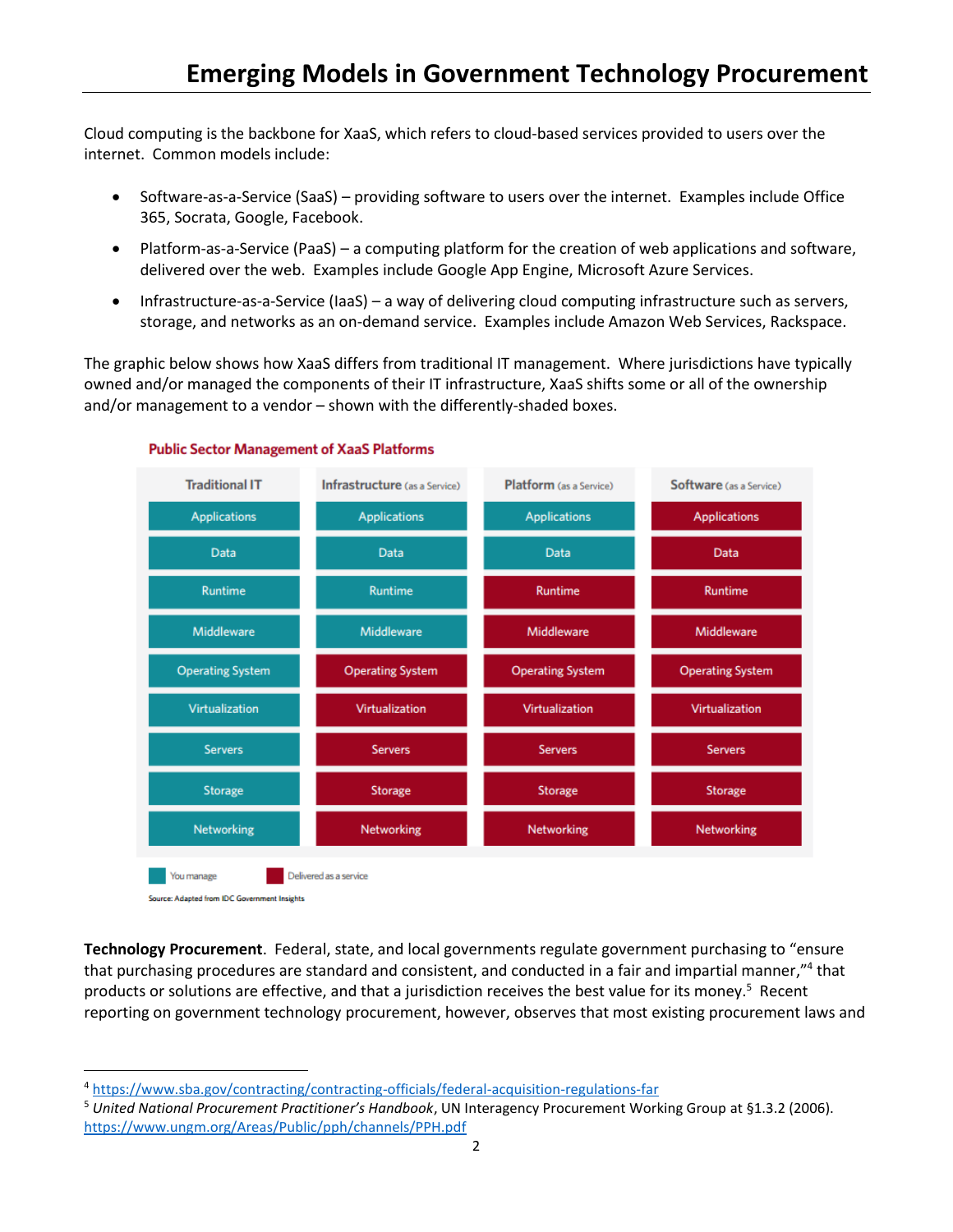regulations were developed when jurisdictions were buying materials and goods, not enterprise systems<sup>6</sup> and cloud services. 7

To buy products and/or services, jurisdictions typically publicly release detailed solicitation documents (e.g., invitations for bids (IFB) or requests for proposals (RFP)) that describe the specific characteristics of the product or type of service needed. Businesses (vendors) submit a formal written response to the solicitation describing how their product or service fulfills a jurisdiction's needs and offering proposed pricing.

Jurisdictions typically buy products using standards such as the lowest bid price or the "best value". Purchasing services typically involves evaluation of factors such as the experience of the vendor providing the same type of services to other jurisdictions or the expertise of the vendor's staff who will provide the services. A normal procurement can take months to complete, between writing a solicitation, releasing it publicly for a set amount of time, and reviewing bids from vendors.

Numerous reports and articles have examined how existing procurement practices can stifle innovation and implore government officials to explore alternative buying methods to keep up with changing technology.<sup>8</sup> Challenges include:

- The rapid evolution of technology often eclipses slow procurement processes.
- Traditional purchasing documents that require government staff to explicitly describe a needed commodity or service can stifle options when jurisdictions seek an end result, not the specific way to get there.
- Procurement rules or officials that prohibit discussion between government purchasing agents and potential vendors during the procurement process can reduce creative problem-solving.
- Traditional contract terms and conditions often can't adequately describe the relationship between jurisdictions and vendors when purchasing certain types of technology and services.

One source describes the limitations that come with traditional procurement in this way:

Traditional RFP processes don't encourage early engagement with vendors, which can limit what companies or entrepreneurs create. Worse, the RFP often prescribes a solution, so there is no opportunity for an entrepreneur or innovator to ensure that the agency is defining the problem correctly.<sup>9</sup>

l

 $6$  Enterprise systems are large-scale software systems that facilitate business processes, information flow, and data analytics in large organizations. Examples in MCG include Oracle eBusiness: financial and payroll processing, Enterprise Business Intelligence (BI) and Reporting: data modeling and analysis, and Hyperion: operating budget development. 7 *Strategies for Procurement Innovation and Reform*, IJIS Institute at p. 9 (2013)[. http://c.ymcdn.com/sites/ijis.site](http://c.ymcdn.com/sites/ijis.site-ym.com/resource/resmgr/Docs/procurement_report.pdf)[ym.com/resource/resmgr/Docs/procurement\\_report.pdf](http://c.ymcdn.com/sites/ijis.site-ym.com/resource/resmgr/Docs/procurement_report.pdf)

<sup>8</sup> See, e.g., *Recommendations to Improve Large Information Technology Procurements: A Road Map for Success in California*, Task Force on Reengineering IT Procurement for Success (Aug. 2013); *Best Practices Guide for Cloud and as-a-Service Procurements*, at pp. 1-2; Brown, Justine, "Bringing Innovation to Procurement," GovTech.com (Mar. 4, 2014). [http://www.govtech.com/budget-finance/Bringing-Innovation-to-Procurement.html;](http://www.govtech.com/budget-finance/Bringing-Innovation-to-Procurement.html) Brown, Justine, "5 Government Procurement Practices that Stifle Innovation," GovTech.com (Nov. 8, 2011). [http://www.govtech.com/pcio/articles/5-](http://www.govtech.com/pcio/articles/5-Government-Procurement-Practices-That-Stifle-Innovation.html) [Government-Procurement-Practices-That-Stifle-Innovation.html](http://www.govtech.com/pcio/articles/5-Government-Procurement-Practices-That-Stifle-Innovation.html)

<sup>&</sup>lt;sup>9</sup> Brown, "Bringing Innovation to Procurement".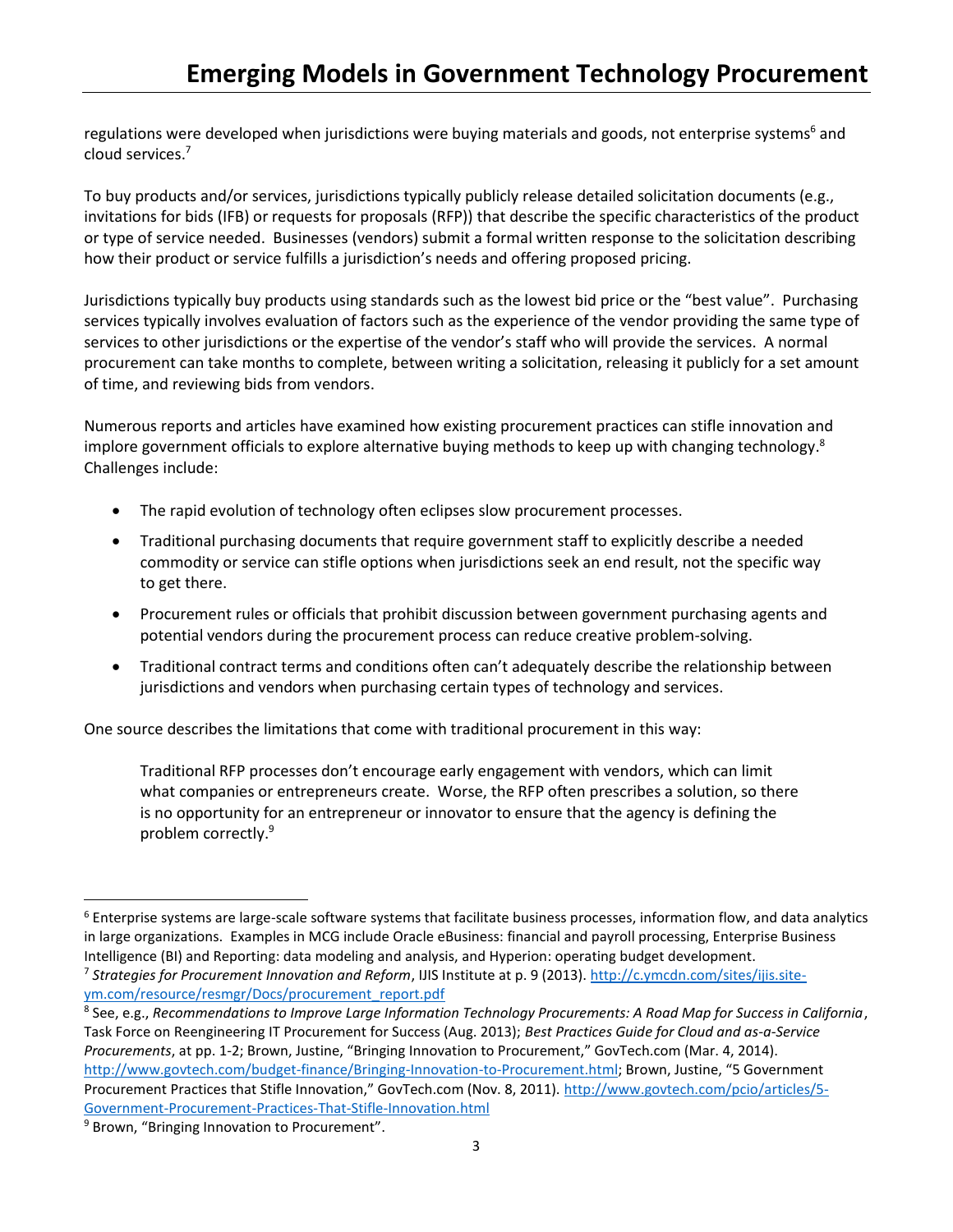**Improving Technology Procurement**. This section summarizes ways to improve governments' purchase of technology, as described in recent articles and reports. Specifically, it describes five strategies:

- Understanding and evaluating business requirements and objectives before issuing solicitations,
- Meeting with vendors before issuing solicitations to gain industry insight,
- Utilizing alternative contracting methods,
- Using IT-specific terms and conditions in contracts, and
- Negotiating contract terms after choosing a vendor.

# **A. Understand and evaluate business requirements and objectives before solicitation**

Ultimately, governments use technology to accomplish business goals – from calculating property tax bills to coordinating road construction with underground utility work to processing residents' requests for recycling bins. The series of steps needed to accomplish each goal is called a "business process." Several sources recommend that governments clearly understand their business goals and their business processes before issuing solicitations for technology related to a goal.<sup>10</sup>

Experts emphasize that identifying the ultimate business objectives of a project before developing a solicitation can help ensure that a solicitation does not simply reflect existing businesses processes, which may be inefficient or outdated. IT projects provide an opportunity to modernize and/or standardize business processes. Focusing on a project's goals, rather than focusing on acquiring a specific type of technology to accomplish a goal, can help identify the best technology for a job.

#### **B. Convene pre-solicitation one-on-one meetings with multiple vendors to gain insight into IT options**

With the rapid evolution of technology, government staff may not know enough about emerging technology options to find the best solution for a business need. Several experts recommend that government staff meet with multiple vendors before issuing a solicitation to learn about different technological solution to business requirements.<sup>11</sup> Seeking out this type of information before drafting a solicitation can help a government get the right solution for its needs. Jurisdictions can ask vendors "What is the State of the art?" or "How is this type of problem handled in the private sector?".<sup>12</sup>

Dugan Petty, the State of Oregon's former Chief Information Officer, asserts that engaging in these types of discussion can also help vendors understand a government's goals better than a written solicitation and can lead to the right solution for a project:

If I'm going to put a new driveway in at my house, I might not know how to do it…. If I don't know how, why not have a conversation with driveway companies so I at least understand the basics of what I'm trying to procure? Sometimes we create processes that inhibit those conversations, and it gets harder in IT because we are ultimately trying to enable a business process, yet sometimes we don't understand that business ourselves.<sup>13</sup>

l

<sup>10</sup> *Improving IT Procurements*, at p. 7; *Best Practices Guide for Cloud and as-a-Service Procurements*, at p. 55; Brown, "Bringing Innovation to Procurement".

<sup>11</sup> *Improving IT Procurements*, at pp. 8-9; Brown, "5 Government Procurement Practices that Stifle Innovation".

<sup>&</sup>lt;sup>12</sup> Brown, "Bringing Innovation to Procurement".

<sup>&</sup>lt;sup>13</sup> Brown, "5 Government Procurement Practices that Stifle Innovation".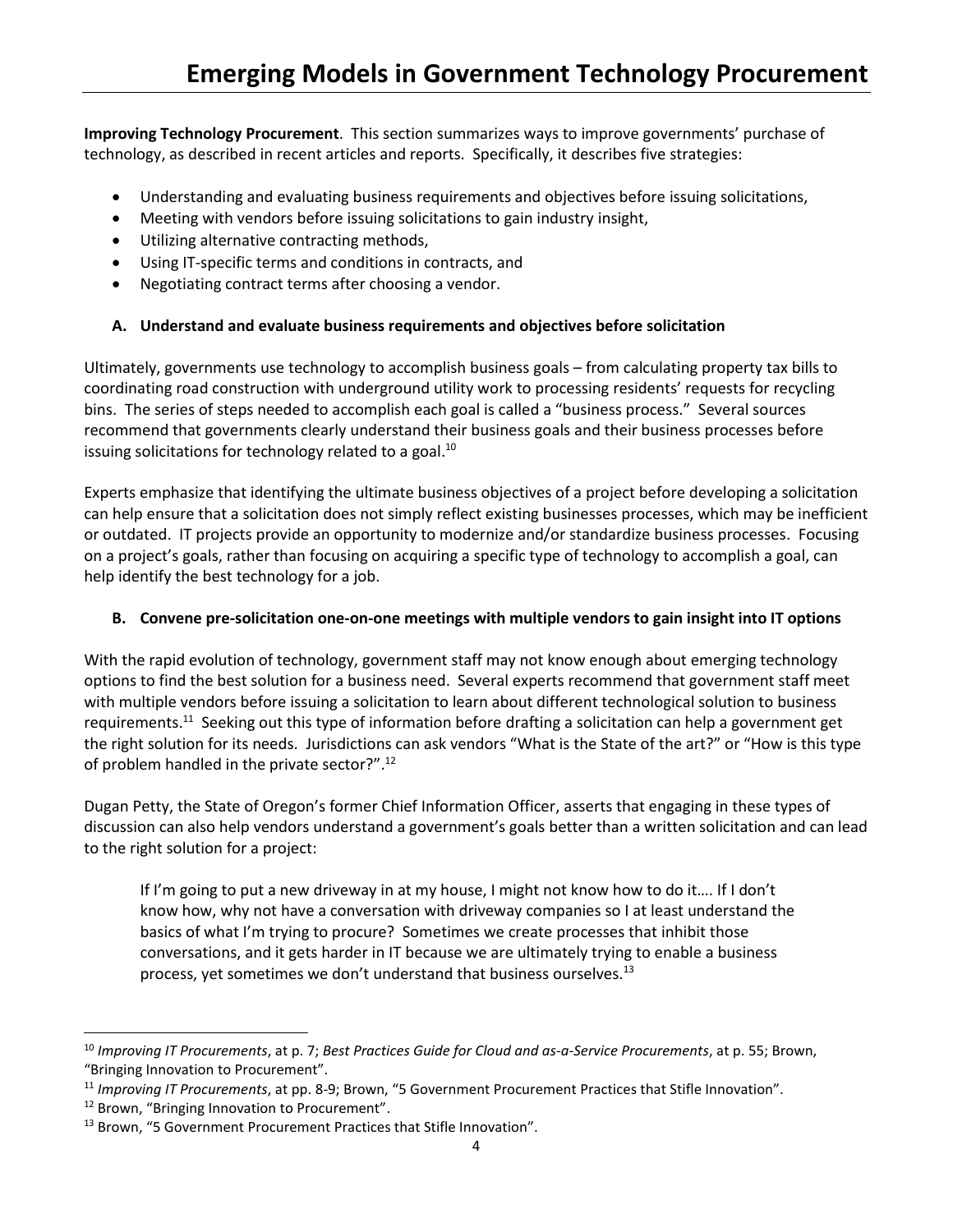Many jurisdictions' procurement laws prohibit this type of outreach to or communication with vendors before or during a solicitation process to avoid the appearance of a conflict of interest – necessitating a change to the law to implement. One report notes that if jurisdictions allow this type of outreach, they can take steps to avoid the perception of a conflict of interest by meeting with multiple vendors.

# **C. Examine alternative ways of contracting**

Several sources recommend that jurisdictions examine alternative ways of contracting when making significant technology purchases.<sup>14</sup> Examples highlighted in the literature include (1) breaking up procurements into smaller pieces, (2) using Requests for Demonstration, and (3) developing short problem statements.

**Breaking up procurements into smaller pieces.** Many sources describe benefits associated with breaking up large technology procurements into smaller pieces – often referred to as "modular development."<sup>15</sup> Government acquisition of large technology systems, such as enterprise systems, often starts with a grand plan that outlines a project from start to finish, with projected costs of millions or tens of millions of dollars. The U.S. Office of Management and Budget (OMB) reports that "practical evidence and private sector experience" has highlighted drawbacks to this type of procurement, including:<sup>16</sup>

- Susceptibility to budget and schedule overruns,
- Difficulty for small vendors to compete for the work,
- Challenging for vendors to accurately assess all necessary requirements,
- Difficulty making potentially useful changes mid-project.

Instead, experts recommend developing projects (with separate contracts) that are divided into more manageable pieces:<sup>17</sup>

- Jurisdictions can choose to use multiple vendors with targeted expertise,
- Subsequent pieces of a project can be adjusted as necessary,
- Jurisdictions can implement newer technologies more quickly,
- Projects will carry less investment risk in smaller increments, and
- Jurisdictions can better assess vendor performance and can tie subsequent contracts for project components to successful implementation of earlier components.

The next graphic, from OMB's *Contracting Guidance to Support Modular Development*, illustrates dividing an IT project into smaller components.

l

<sup>14</sup> *Improving IT Procurements*, at pp. 15-16.

<sup>&</sup>lt;sup>15</sup> Contracting Guidance to Support Modular Development, U.S. Office of Management and Budget, at p.3 (2012). [https://www.whitehouse.gov/sites/default/files/omb/procurement/guidance/modular-approaches-for-information](https://www.whitehouse.gov/sites/default/files/omb/procurement/guidance/modular-approaches-for-information-technology.pdf)[technology.pdf](https://www.whitehouse.gov/sites/default/files/omb/procurement/guidance/modular-approaches-for-information-technology.pdf)

<sup>16</sup> See *Contracting Guidance to Support Modular Development*, at pp. 2-3. See also *Improving IT Procurements*, at pp. 8-9; Brown, "5 Government Procurement Practices that Stifle Innovation", Yaraghi, N., "Doomed: Challenges and solutions to government IT projects," Brookings Institution (2015). [https://www.brookings.edu/blog/techtank/2015/08/25/doomed](https://www.brookings.edu/blog/techtank/2015/08/25/doomed-challenges-and-solutions-to-government-it-projects/)[challenges-and-solutions-to-government-it-projects/](https://www.brookings.edu/blog/techtank/2015/08/25/doomed-challenges-and-solutions-to-government-it-projects/)

<sup>17</sup> See *Contracting Guidance to Support Modular Development*, at pp. 3-6. See also *Improving IT Procurements*, at pp. 15-16; "5 Government Procurement Practices that Stifle Innovation".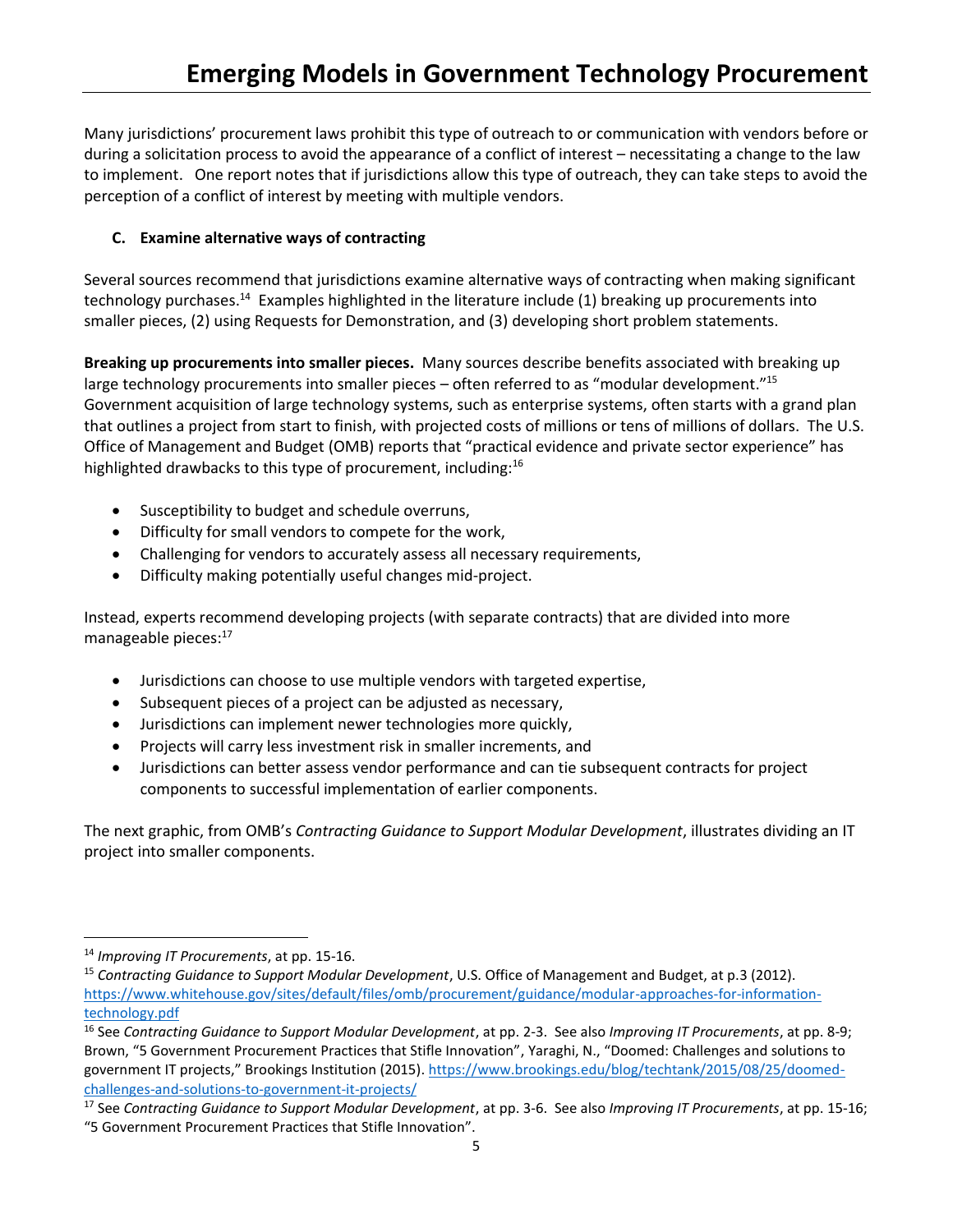

One example comes from the State of Texas, which recently moved 75% of the state's IT services to new consolidated data centers – away from individual agency data centers. To put together the data centers, Texas' Chief Technology Officer divided the project into five separate procurement components – servers, mainframe, print/email, data centers, and network – allowing companies with expertise in each area to compete for the work.

**Using Requests for Demonstration.** Some jurisdictions use Requests for Demonstration (RFD) where the jurisdiction requires vendors to develop and demonstrate during the procurement process a prototype of technology that will fulfill the jurisdiction's business needs. This allows government staff to see examples of proposed technological solutions before entering into a contract.

In 2013, the California Health and Human Services Agency (CHHS) developed an "interoperability" plan to design and build a coordinated information technology system that allows state health and human services agencies and partners to have common access to information and data on clients. A primary goal was to eliminate "information silos and redundant information retrieval."<sup>18</sup>

As a part of the project, CHHS issued a Request for Demonstration that invited firms to demonstrate how CHHS "data can be shared among multiple systems for the benefit of the user community."<sup>19</sup> Participating firms had to develop and demonstrate a system following state-mandated requirements in the Request for Demonstration and had to provide the demonstration at no cost to the state.

**Short problem statements.** Once source recommends that jurisdictions consider developing a short one-page "problem statement" rather than a traditional RFP. In 2014, the senior procurement executive for the federal Consumer Financial Protection Bureau observed that:

[I]f agencies trust complex IT procurements to traditional procurement [methods], they will likely get poor results because the long-standing position is that the tighter the specification, the better the procurement. "Almost the opposite is true when you are asking people to invent a solution to a problem that's never been solved…. If we are asking experts to help us solve complex problems using technology, then why don't we let them use their imaginations?"<sup>20</sup>

 $\overline{\phantom{a}}$ <sup>18</sup> *Interoperability Plan*, California Health and Human Services Agency, Office of Systems Integration, at p. 1 (2013). [https://www.acf.hhs.gov/sites/default/files/assets/california\\_interoperability\\_plan\\_final.pdf](https://www.acf.hhs.gov/sites/default/files/assets/california_interoperability_plan_final.pdf)

<sup>19</sup> Ibid. at pp. 1, 151.

<sup>&</sup>lt;sup>20</sup> Brown, "Bringing Innovation to Procurement".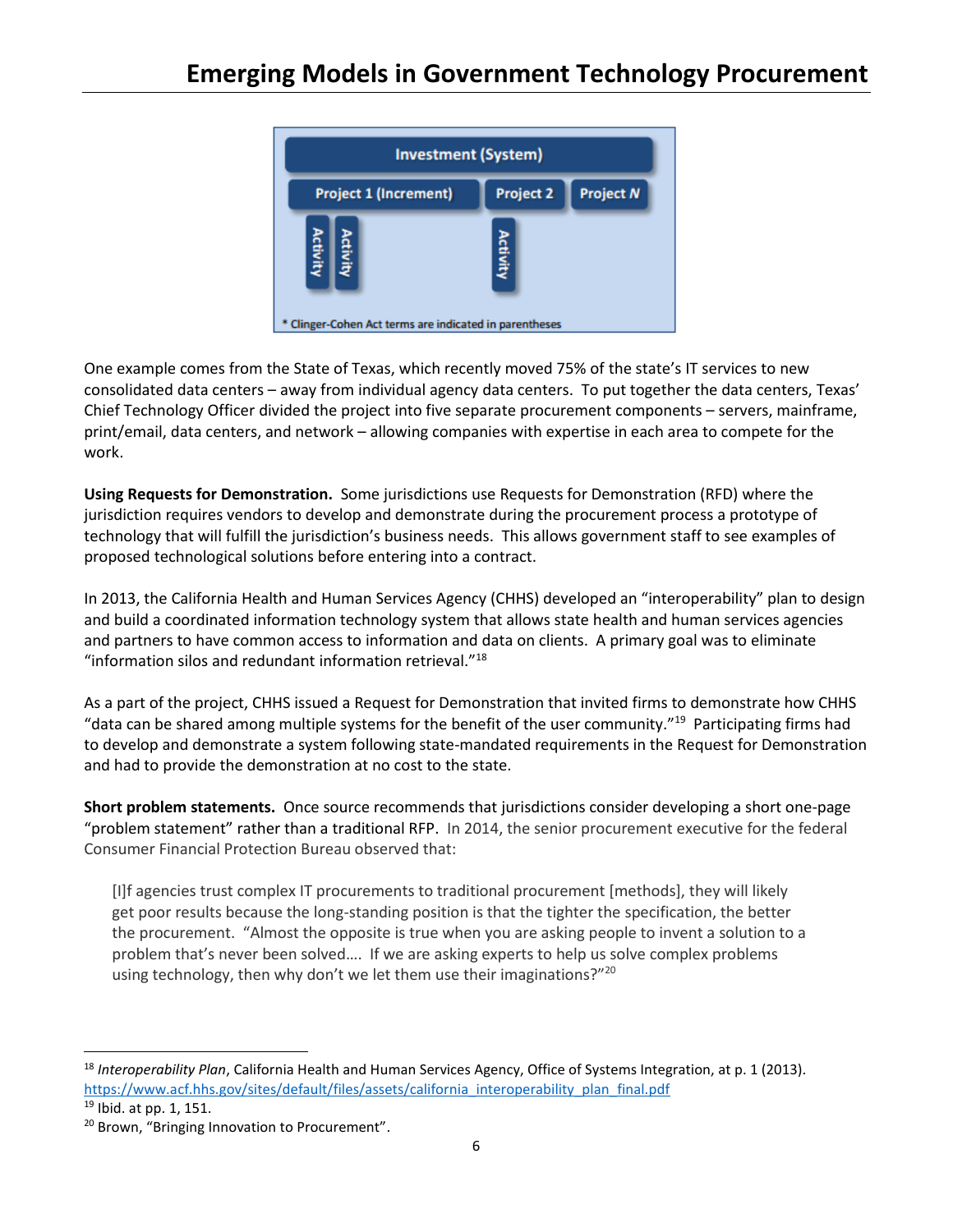The federal government's former Chief Technology Officer advocates this approach to encourage creativity and innovation from the private sector:

We simply say, "Here is our problem, we want the most brilliant solutions out there, and then we are going to let you fly…. Clearly none of us are satisfied that procurement as it exists today delivers optimal results when it comes to technology. Why not let the public money fund entrepreneurial ideas that might prove to be the new way to govern?"<sup>21</sup>

# **D. Use IT-specific terms and conditions**

In January 2014, the Center for Digital Government convened a group of public and private sector technology leaders to develop a statement of best practices for state and local government IT procurement.<sup>22</sup> One outcome of this group was a recommended set of contract terms and conditions for cloud service procurements. The group's final report includes recommended terms and conditions specific to software-as-a-service, platform-asa-service, and infrastructure-as-a-service that address:

- Data,
- Breach notification,
- Contract personnel,
- Security,
- Audits, and
- Operations.

The recommended terms and conditions seek to clarify "the party's respective responsibilities for control and operation" of hardware and software related to the purchase of cloud-based services, which "is fundamentally different from traditional IT."<sup>23</sup> IT specific terms and conditions can help jurisdictions address contracting issues related to cloud-based services that don't typically arise with other types of purchases, such as cybersecurity, data confidentiality, and liability related to data breaches or system failures.

# **E. Engage in negotiations with a chosen vendor**

Several sources recommend that procurement laws allow governments to engage in contract negotiations after choosing a vendor.<sup>24</sup> Some procurement systems require a jurisdiction to set out all necessary terms for a contract in an RFP, with no option for negotiating contract provisions after a vendor has been chosen. Other systems do allow jurisdictions to negotiate contract terms with a vendor before finalizing a contract. Experts recommend the latter approach, which gives jurisdictions more freedom to develop the best contract for a project.

Jurisdictions can give notice to vendors that it is willing to negotiate certain terms and conditions by (1) identifying those terms and conditions in an RFP, or (2) allowing bidders to identify in their proposals problematic terms and conditions from the RFP. 25

 $\overline{\phantom{a}}$ 

<sup>&</sup>lt;sup>21</sup> Brown, "Bringing Innovation to Procurement".

<sup>22</sup> *Best Practices Guide for Cloud and as-a-Service Procurements*, at p. 1.

<sup>23</sup> Ibid. at pp. 6, 23.

<sup>24</sup> *Improving IT Procurements*, at p. 13; *Best Practices Guide for Cloud and as-a-Service Procurements*, at pp. 53-54; *Recommendations to Improve Large Information Technology Procurements*, at pp 13-14.

<sup>25</sup> *Best Practices Guide for Cloud and as-a-Service Procurements*, at pp. 53-54.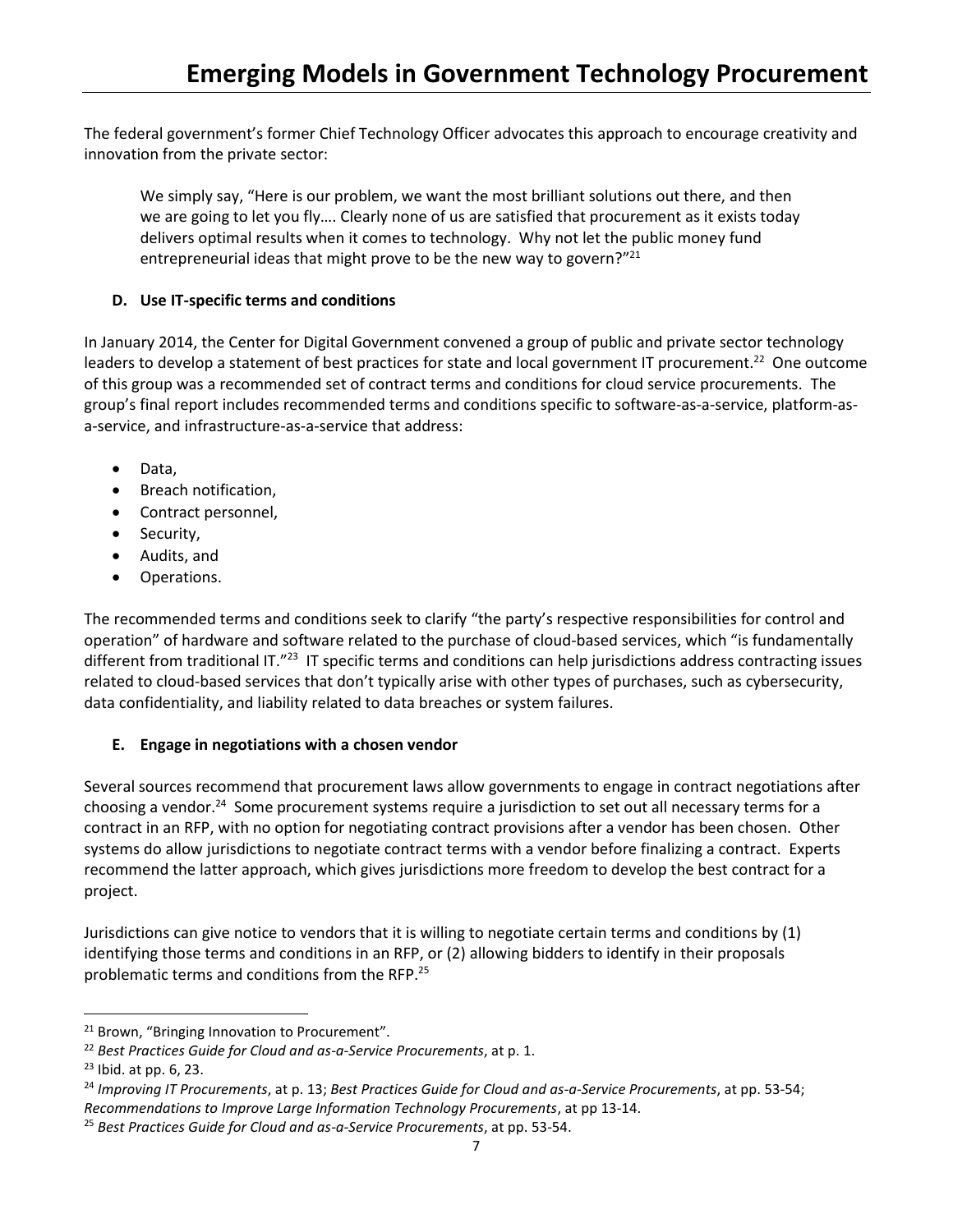# **II. Technology Procurement in Montgomery County Government**

Technology use in County Government departments is ongoing and expanding. At the policy level, the County Government has outlined its vision for County-related information technology in a *Technology Strategic Plan* that sets out broad goals for technology development and procurement. Together, the County's Department of Technology Services (DTS) and Office of Management and Budget (OMB) work with County departments to implement these goals.

DTS manages the procurement of most enterprise-wide technology systems (e.g., MCTime) and consults with OMB and County departments on department-specific technology procurement. To evaluate how department IT projects fit into the parameters of the *Strategic Plan*, OMB and DTS use standardized criteria that look at a project's: 26

- Business priority,
- Urgency of need,
- Overlap with existing technology projects,
- Cost/benefit,
- Project success factors, and
- Security vulnerability compliance.

This section describes technology goals outlined in the County Government's recent *Technology Strategic Plan 2016-2019* and provides an overview of technology procurement in the County Government, including recent purchases of cloud services.

**Technology Strategic Plan**. DTS most recently outlined the County Government's long-term technology goals in in June 2016. The *Technology Strategic Plan 2016-2019* outlines the County Government's vision for technology initiatives in the coming years, outlines departmental responsibilities, and includes "tactical plans" for implementation.

The *Technology Strategic Plan's* seven goals all touch on acquiring and using technology to better deliver public services, to provide public access to County Government data, and to protect confidential data and information. Goal #6, "Improve Agility of Technology Delivery and Utilization," addresses the challenges associated with technology procurement:

The County's goal is to improve the speed with which technology solutions can be implemented within the County by improving the process to plan, acquire, and integrate technology solutions and processes. Technology changes rapidly and with delays there is risk of lost opportunity, obsolescence, and stakeholder frustration and disengagement.<sup>27</sup>

The strategic priorities associated with this goal are to:

- Use agile solutions development and integration methodologies and practices,
- Support a streamlined and effective technology procurement process,

 $\overline{a}$ 

<sup>26</sup> See *Technology Strategic Plan 2016-2019*, Montgomery County Department of Technology Services, at p. I-3 (2016) [hereinafter "*Technology Strategic Plan*"].

<sup>27</sup> *Technology Strategic Plan*, at p. I-13.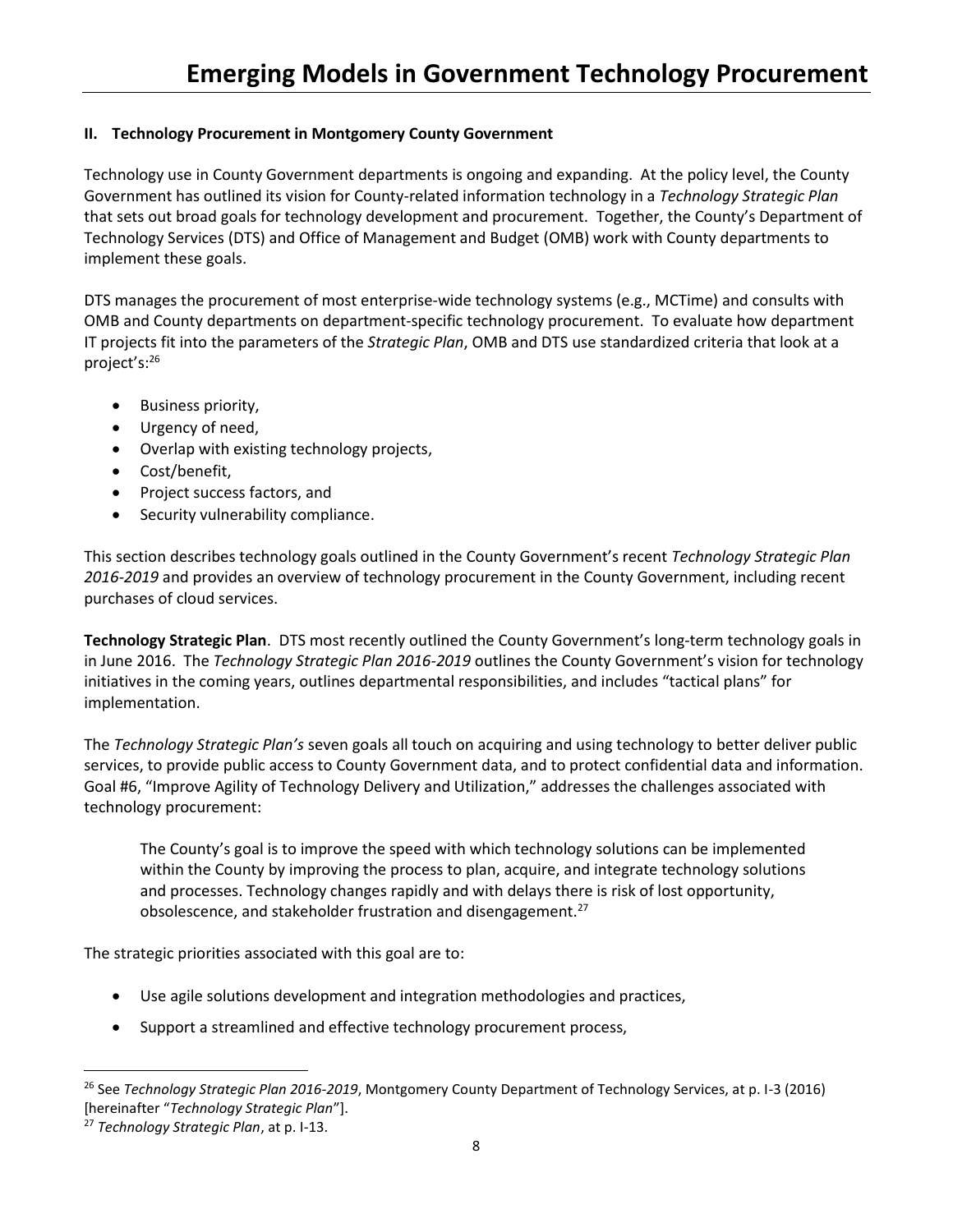- Maintain IT staffing resource contracts to rapidly procure and deploy people with skill sets not existing or not readily available in-house, and
- Be proactive in identifying the needs of functional departments, especially small departments that do not have dedicated IT staff.

The *Plan* advocates exploring new technologies for enterprise use, such as cloud-hosted systems, and adapting business processes to work with new technology solutions.

Some County Government technology procurement happens through agency and component unit collaborations such as the Interagency Technology Policy and Coordination Committee (ITPCC), established by the County Council in 1984. The ITPCC coordinates shared projects and services among County agencies and component units – its largest project being the development and operation of FiberNet, a broadband communication network connecting over 470 County locations.<sup>28</sup> The Technology Strategic Plan indicates that current and future projects of the ITPCC include cloud services, virtual networks, data centers, information security, and spatial systems.

**MCG Technology Procurement**. The County Government is not new to technology procurement – having implemented major enterprise systems in recent years (e.g., ERP, MCTime) and moving some resources to the cloud (e.g., Office 365). From an overarching perspective, DTS works to ensure that newly-purchased technologies are compatible with existing technology and, whenever possible, purchases off-the-shelf software, which is easier to implement, integrate, and maintain than software created uniquely for the County Government. To this end, DTS seeks out open platform systems, which allow users to access data directly and also allows access to the data by other information systems. DTS also has staffing contracts with IT vendors where DTS can issue task orders to hire contractors with IT skill sets that DTS cannot get in-house.

In recent years, DTS has helped several departments implement new technologies, working with the Department of Public Libraries, the Office of the County Attorney, and the County Council to migrate the library system to the cloud, purchase a new work management system, and purchase a communications management system, respectively. The departments and the Council each chose the technology and DTS helped implement the systems. DTS also advises departments about potential risks associated with certain systems or vendors and maintains a dialogue with various vendors to keep abreast of new innovations.

DTS has acquired several significant cloud-based enterprise systems in recent years. Two examples are Office 365 (Microsoft cloud-based productivity software including word processing software, spreadsheet software, a database, etc.) and Socrata (the County Government's open data platform). DTS purchased Office 365 by bridging a contract between Microsoft and the State of Maryland – where the County Government was able to purchase the software under the existing State contract for Office 365. The County Government purchased Socrata through a "sole source" contract – meaning that MCG did not solicit bids from multiple vendors because, at the time, Socrata was the only company that could provide the needed product.

DTS representatives' descriptions of technology purchases in recent years shows that DTS already uses some of the procurement techniques described in Section I, such as meeting with vendors to learn about new technologies, developing multi-phase projects, and negotiating contract terms. DTS also supports the idea of developing IT-specific terms and conditions for the County to address issues unique to IT cloud purchases.

 $\overline{\phantom{a}}$ 

<sup>28</sup> *Technology Strategic Plan*, at p. I-4.